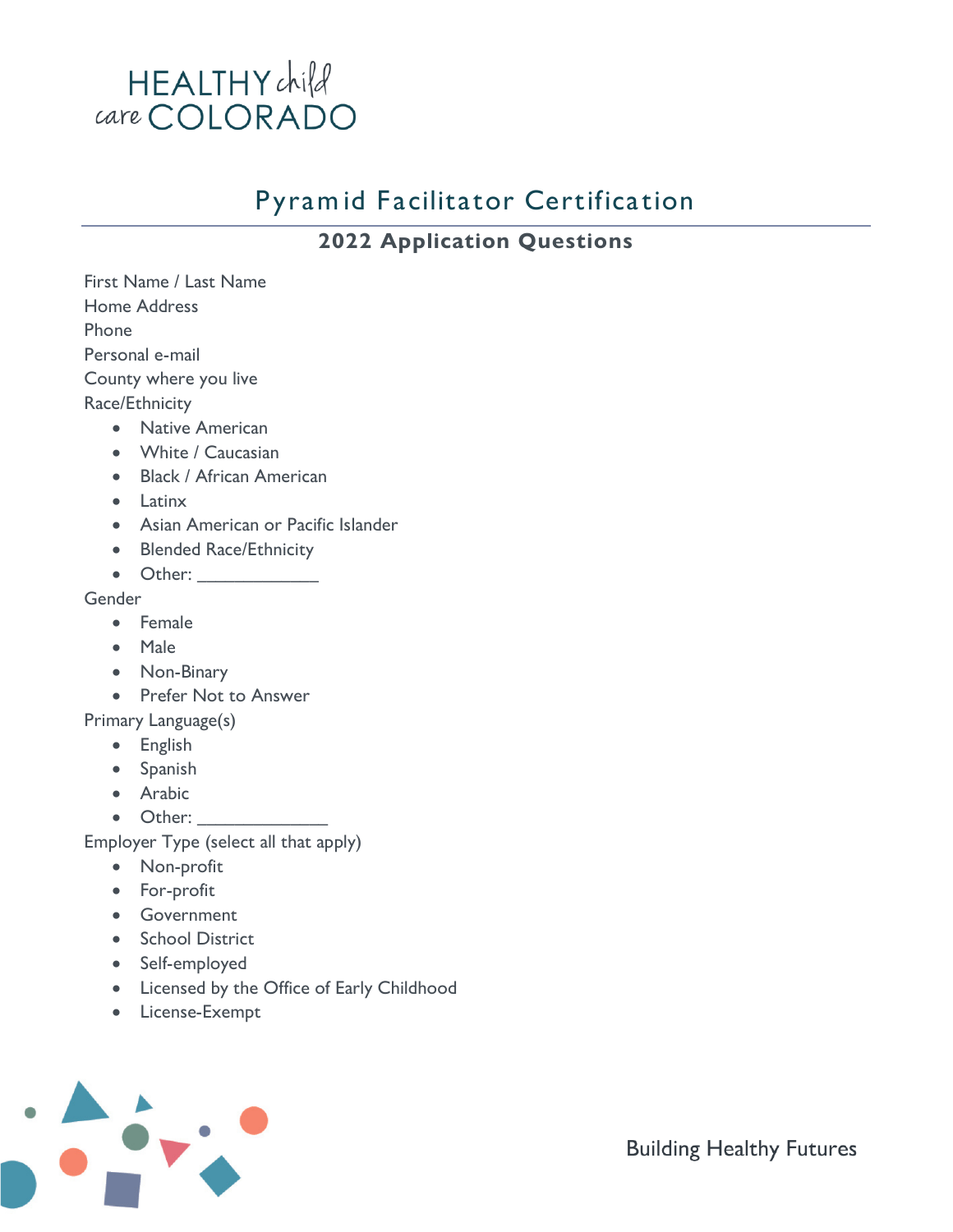## HEALTHYchild care COLORADO

Role/Title (select all that apply)

- Credentialed Trainer
- Credentialed Coach
- Licensed FCMHC
- ECMHC
- Behavior Specialist
- Early Interventionist
- Infant Toddler Network Specialist
- Other

Work Phone

Work Email

County where you work (select all that apply)

Types of Programs Served (select all that apply)

- Head Start / Early Head Start
- School District Preschool
- School-Age Child Care or Camps
- Community Based Child Care Center or Preschool
- Family Child Care
- Early Intervention / Part C
- Home Visitation
- Family, Friend, or Neighbor Caregivers
- Other: \_\_\_\_\_\_\_\_

Which observation tool are interested in receiving training on?

• Teaching Pyramid Observation Tool (TPOT) – 2-day Reliability Workshop

• Teaching Pyramid Infant Toddler Observation Scale (TPITOS) – 2-day Reliability Workshop

#### Narrative Questions

Please answer the following questions in 200-300 words each. Submit your responses as an attachment to your application.

- 1. Why do you want to become a Certified Pyramid Facilitator?
- 2. Describe how becoming a Certified Pyramid Facilitator will



**Building Healthy Futures**